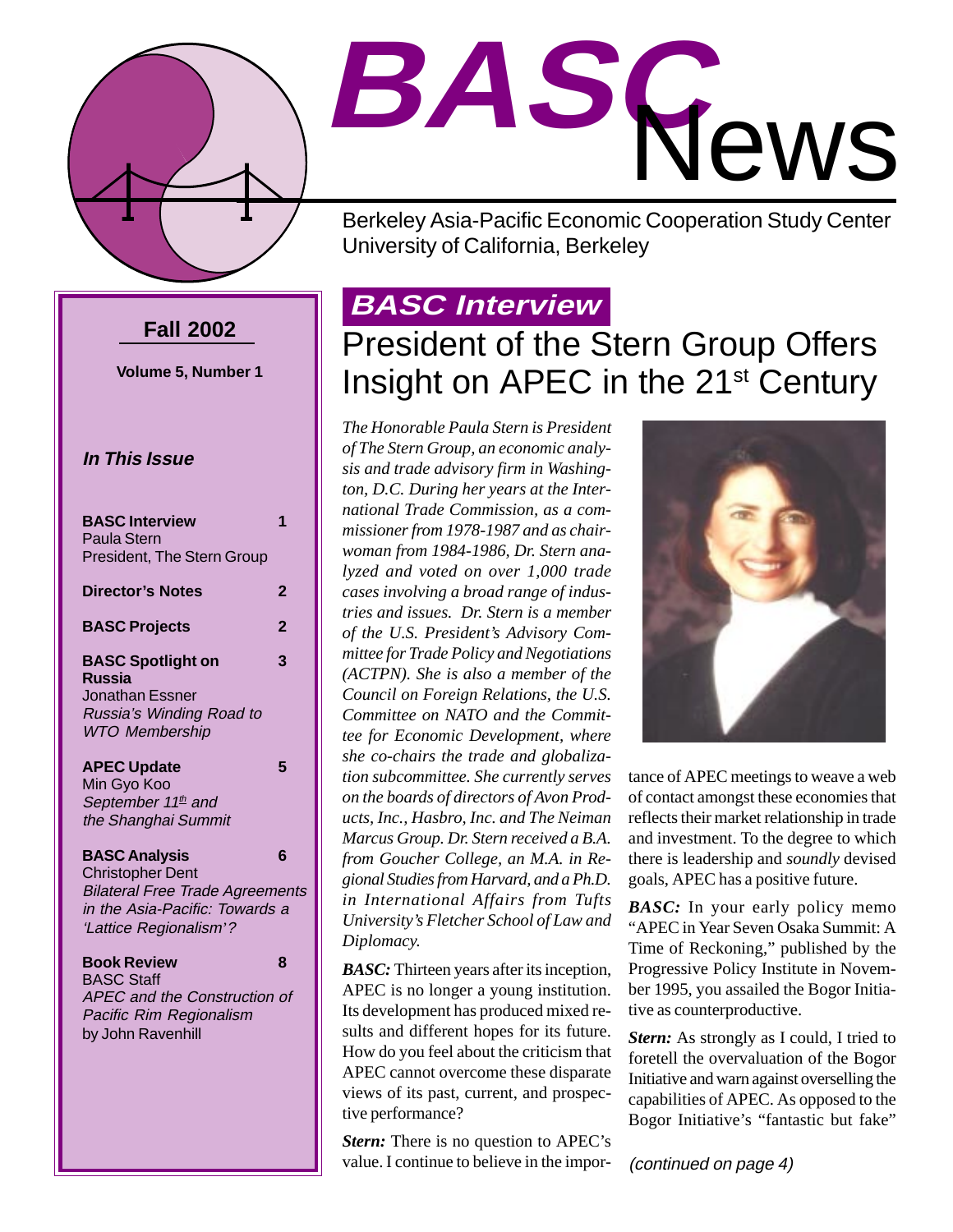### **Director's Notes**

WELCOME TO *BASC News.* In this issue we return from specific issues facing APEC negotiators and consider trade liberalization in the Asia-Pacific from a broader perspective. The range of analyses and viewpoints presented in this issue indicate that the future of APEC rests largely on its success not only at fulfilling its own ambitious mission, but also at co-existing with and supporting other liberalization programs—both regional and global.

For *BASC Interview*, Paula Stern describes APEC's potential importance as a facilitator of progress on matters including China-Taiwan relations and improved ties between East Asia and Latin America. She warns, however, against overselling or stretching APEC's capacity, as happened with the Bogor Initiative. Members must be realistic and patient as they strive to consolidate these partnerships.

In *BASC Analysis*, Christopher Dent examines the recent regional trend toward

bilateralism. He cautions both enthusiasts and critics not to overstate the long-term significance of these initiatives, and suggests that bilateral ties are likely to benefit APEC's development. At this point, however, the jury is still out.

*BASC Spotlight* falls on Russia. Jonathan Essner evaluates the rationale behind Russia's membership from the perspectives both of the country and the other members. Russia clearly views membership as a step toward larger economic objectives and its contribution thus far has improved, not weakened, APEC's effectiveness and legitimacy.

In *APEC Update*, Min Gyo Koo reviews the recent Shanghai Summit and the negative effects that China-Taiwan relations, events of September 11, 2001, and discord among APEC members are having on regional cooperation. In the meantime, APEC's move to Latin America this year will yield new challenges.

Finally, *BASC Book Review* discusses John Ravenhill's comprehensive, in-depth analysis of the political economy of APEC and six member countries.

#### **BASC Projects**

In the past year BASC has broadened its research agenda, covering East Asia, Latin America and Europe.

With generous support from the Japan Foundation Center for Global Partnership (CGP), the **Asia-Pacific Bilateralism** project has started exploring the underlying causes of various APEC countries' embrace of bilateralism, as well as its policy implications for both APEC countries themselves and the broader international trading system. The first conference will be held in Berkeley in March 2003 and the second one will be followed in Tokyo in September 2003.

This fall, BASC cooperates with the Centro de Investigación y Docencia Económicas (CIDE) in Mexico City on the project **International and Domestic Dimensions of Mexican Trade Policy**. Supported by the University of California Institute for Mexico and the U.S. (UC MEXUS), this research focuses on various domestic and international dimensions of Mexico's trade policy formulation, especially in reference to NAFTA and Mexico's rapidly evolving domestic political arena. The project will culminate in a conference in Mexico City in the spring of 2003.

With the support of the Institute of European Studies at U.C. Berkeley, BASC is also conducting in-depth analysis of the viability of "transregionalism" as an emerging level of international trade relations. BASC convened a preliminary conference in September 2001 to explore whether incipient **EU transregionalism** would significantly impact the changing face of international trade. Our final meeting for this project will be held in Brussels in October 2002 where officials from the European Commission will comment on the papers.

The three years of our **European, Japanese, and U.S. firms in Asia** project, funded by the CGP, have proven very successful. The first volume of our work appeared in August 2001 as *Winning in Asia, European Style: Market and Nonmarket Strategies for Success*. Our second volume, *Winning in Asia, Japanese Style: Market and Nonmarket Strategies for Success*, will appear in September 2002 (see page 8). The third volume, *Winning in Asia, American Style: Market and Nonmarket Strategies for Success*, will be published in early 2003.

Papers generated by the **Latin American Trade Strategies** project, originally presented at a conference at the Woodrow Wilson Center in Washington, D.C., will be published in the spring of 2003. This project enjoyed support from the Latin American Program of the Woodrow Wilson Center, the Berkeley Center for Latin American Studies (CLAS), and the Clausen Center at the Haas School of Business.



Published by the Berkeley Asia-Pacific Economic Cooperation Study Center (BASC) 802 Barrows Hall #1970 University of California Berkeley, CA 94720-1970

Tel: 510-643-1071 Fax: 510-643-1746 basc@globetrotter.berkeley.edu http://globetrotter.berkeley.edu/basc

#### **BASC Staff**

*Vinod K. Aggarwal* Director

*Edward A. Fogarty* EU Project Director and News Editor

*Ralph Espach* Latin America Project Director

*Min Gyo Koo* Northeast Asia Project Director

*Elaine Kwei* East Asia Project Director

*Jonathan Essner* Research Assistant

*Katie Fehlberg* Research Assistant

*Munish Puri* Research Assistant

*Jennifer Rho* Research Assistant

#### **Affiliated Centers**

Institute of Asia Pacific Studies Waseda University, Japan

Eurasia Institute, HEC School of Management, France

Asia-Pacific Research Program University of Mainz, Germany

Nautilus Institute for Security and Sustainable Development Berkeley, California

POLEIS, Bocconi University, Italy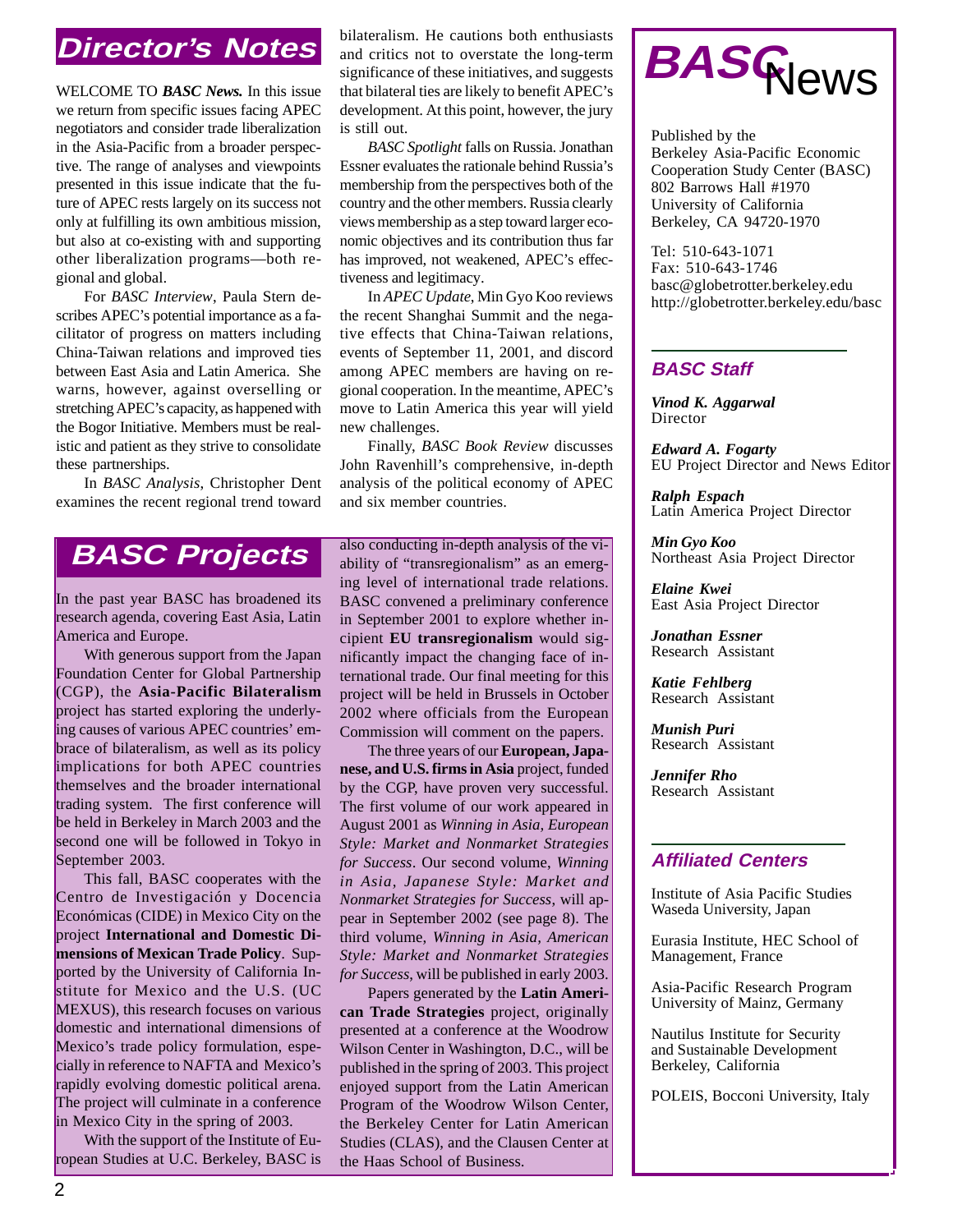# Russia's Winding Road Toward WTO Membership

#### Jonathan Essner *BASC Research Assistant*

*This is the second article in the "BASC Spotlight" series on different APEC member economies which illuminates political and economic trends in the Asia-Pacific by focusing on representative developments in those countries. Russia's admittance to APEC received much criticism back in 1998, but President Putin's recent actions effectively countered those doubts.*

Russia has attempted to join several international organizations—political, economic, and military—to further integrate itself in the international community and maintain a semblance of influence. Similar to its domestic reforms, Russia has found this a complicated endeavor, especially with its ambitious push for World Trade Organization (WTO) membership. Russia has discovered, and perhaps expected all along, that the half-steps it began to take in the mid-1990s towards economic reform, such as joining APEC, are escalating towards much larger steps and, as indicated by a series of recent major decisions, are beginning to produce results.

The roots of Russian economic reform, domestic and international, can be traced back to the 1995 decision to pursue APEC membership, an economic organization Russia deemed important in establishing an international economic presence. Russia successfully gained membership three years later, under two principal rationales. First, Russia considers greater access to the Asian markets an excellent opportunity; the Russian Far East economy accounts for a meager three to four percent of external trade. Increasing economic activity in the region should help spur investment in infrastructure, as transportation and communication lines need improvement. In fact, during a July 2000 address in Blagoveshchensk, President Vladimir Putin expressed concern that the region, with a declining population, must be revived for purposes of national consolidation. Within decades, he warns, the population will be speaking Chinese, Japanese or Korean. Also, from Russia's perspective, as less than twenty percent of its trade takes place with Asian countries, a region that accounts for nearly half of all world trade, membership presents an enormous opportunity to strengthen economic relations.

Second, APEC members, led by Japan, welcome Russian membership. They expect to benefit from the country's abundant natural resource base, which includes natural gas, coal, oil, forestry, and fisheries. They have political motives as well: Japan hopes to increase the likelihood of a peace agreement with Russia, formally oustanding since the Second World War. In addition, some Asian countries hope to influence Russian decision-making regarding regional security, more specifically, conventional arms control, nuclear disarmament, and nonproliferation of nuclear materials and technology, particularly in South Asia. Finally, Russia's territorial dominance in the region, including the largest Pacific coastline, makes Russia a likely and natural member.

The partnership has not been without controversy, however. Critics suggest that Russia intends to use APEC membership to solicit support for WTO membership from the 18 countries that share membership between the two organizations. Putin does not deny this and openly calls for APEC member support in the Russian WTO campaign. The inference that Russia disregards APEC responsibilities, however, is false. Putin has spoken of a "multilateral trade system" and the "liberalization of economic regimes" in the region, goals highly regarded by APEC members. Moreover, Russia demonstrated its commitment to APEC by offering its expertise and resources towards improving and increasing the energy trade and transportation in the region. In September 2002, Russia will also host two major APEC events in Vladivostok—the first since joining four years ago: the "Symposium of the APEC Forum" and "Investment Project Fair of APEC 2002."

Russian economic reform has taken considerable steps during the past year, particularly regarding agriculture and collectivization of land. These decisions may be a result of international pressure, but the Russian leadership has acquiesced, hoping to bolster Russia's WTO play. Indeed, Putin considers WTO membership the prize for enduring economic reform and has taken matters into his own hands. In early 2002, Putin began to de-collectivize the nation's farmlands, comprised of nearly one billion acres that were nationalized in 1917. In June, the Duma, Russia's lower house of Parliament, passed a preliminary bill calling for a legal market to buy and sell farmland. The farmlands will be privatized, which has been a controversial process in other industries in Russia, but a positive reform nonetheless. Both the United States and the European Union rewarded these steps by granting Russia "market economy status." Benefits include a greater influence in commercial negotiations, since decisions on trade topics will use Russian pricing and production costs, and elimination of extra duties on imports. Although WTO membership for Russia is at least three years away, the country has taken considerable steps towards economic integration with the international community—beginning with APEC in the mid-1990s. There appears to be an escalating trend of in-

(continued on page 5)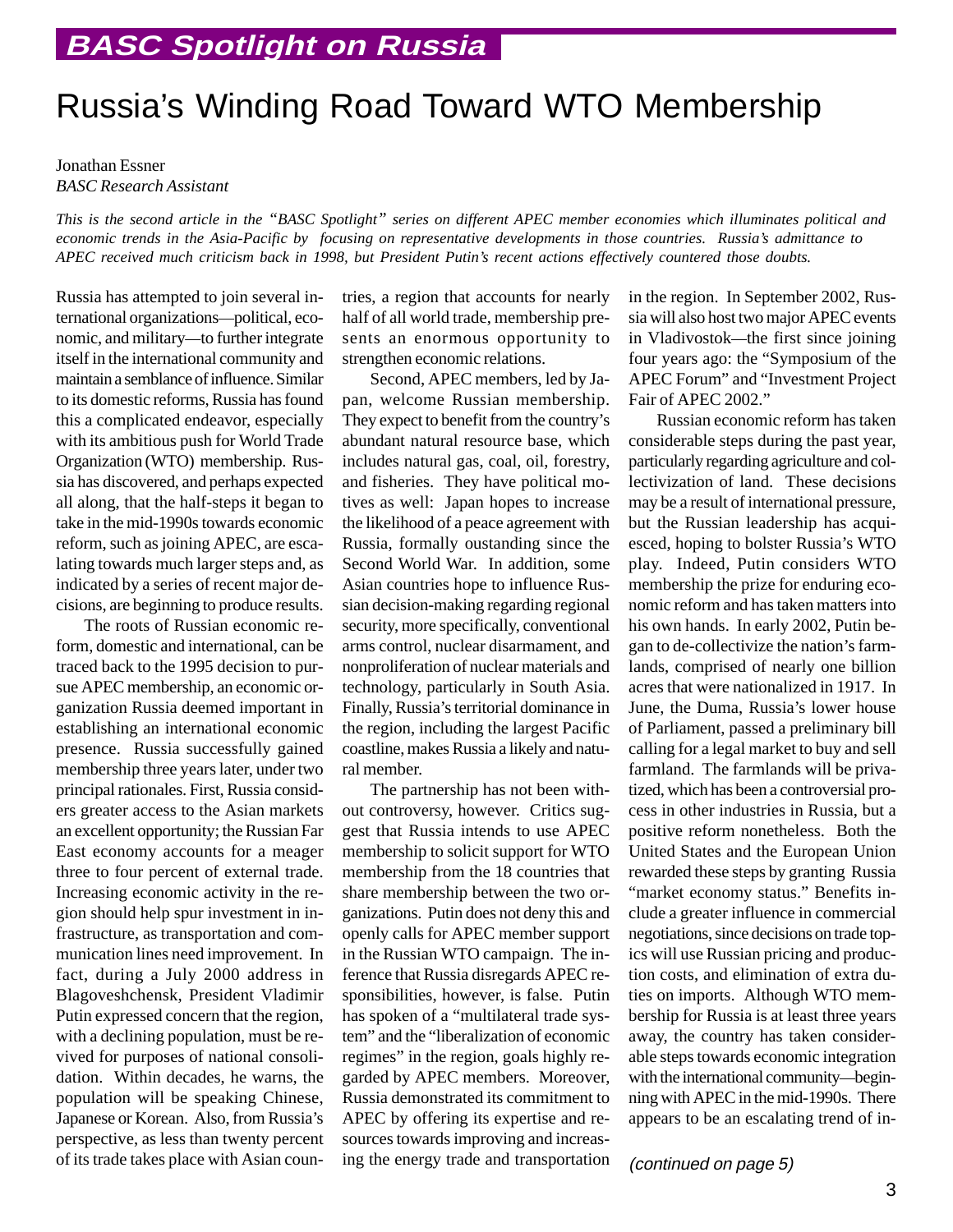## Paula Stern interview

(continued from page 1)

approach, a nascent organization such as APEC must build confidence on a stepby-step basis. Most people recognize that being overambitious and unrealistic put tioned previously, APEC should not overshoot its potential. I do not want another Bogor situation—underperformed and overpromised. I hope that the support-

#### **"The Latin Americans can teach—and learn from—the Asian members of APEC." -Dr. Paula Stern**

APEC in a position of constantly underperforming and being accused of failing. Political expedience and individual satisfaction, say, of the Eminent Persons Group, attracted many to sign the initiative. I thought this method reflected very short-term calculation and did not reflect a business-like point of view.

*BASC:* More recently, APEC has functioned as a *de facto* (though to a limited extent) regional forum for broader "political" cooperation as well since the 1999 Auckland Summit during the East Timor crisis. Given the low institutional density in the Asia-Pacific, do you think such a multidimensional approach to regional cooperation is inevitable?

*Stern:* At any summit, neither bureaucrats nor advisers can deter the leaders from discussing an issue that the leaders consider most important to them at that moment. As I had written in my first assessment of APEC in the early nineties, discussions between the leaders on a oneon-one basis is a positive factor associated with APEC. The hallway conversation, though it may not be anticipated by the "sherpas" involved in the planning process, enables leaders to truly talk instead of run through a neatly packaged "dialogue."

*BASC:* At the Shanghai meeting, the events of September 11<sup>th</sup> overshadowed the significance of APEC as a regional "economic" forum; security concerns predictably engaged the leaders. Should there be a built-in, additional political security track within APEC?

*Stern:* I would advise against it; as I men-

ers of this additional track would temper their ambitions. If APEC leaders push the forum further, they would forego facilitating economic cooperation—an adequate, yet unaccomplished mission.

*BASC:* Taiwan's boycott, in response to China's failure to extend the country a formal invitation, tainted the Shanghai Summit. The faltering relationship between China and Taiwan could destabilize the fragile political situation in the Asia-Pacific. Can the U.S. deal within and beyond APEC to build confidence and prevent conflict across the Taiwan Strait?

*Stern:* The U.S. role in the Taiwan-China relationship stands larger than APEC, even at its grandest conception. Continuing to have these economies participate in APEC is constructive and necessary, however. Cooperation results from countries reflecting market development and taking gradual steps, rather than giant leaps; Taiwan and China have been engaging with each other slowly but steadily. While this bilateral integration might present a security externality in favor of China, we must also consider China's growing dependence on Taiwan in economic terms—an unintended consequence of Taiwan's heavy investment. The presence of over 500,000 Taiwanese entrepreneurs in coastal provinces reminds us that economic and political perspectives are likely to balance each other in the Taiwan-China relationship. APEC can help channel these nonmarket and market forces into a future of peaceful prosperity in the region.

*BASC:* The APEC summit meetings move, for the first time, to Latin America—in Mexico this coming fall and in Chile in 2004. Given that some Asian member countries are still skeptical about whether Latin America should be part of the forum, how can the member countries in Latin America (and in the Western Hemisphere more broadly) demonstrate their value to APEC at this critical juncture?

**Stern:** It's important for Mexico to share their entrepreneurs and best practices with both sides of the Pacific, as outlined in the APIAN [APEC International Assessment Network] report from last October ["Shanghai, Los Cabos and Beyond"]. The Latin Americans can teach—and learn from—the Asian members of APEC. For example, Latin Americans can exchange ideas about political transformation and banking reform, while the Asians can impart knowledge on export promotion and savings rates. Let the government officials build on these two meetings [Mexico in 2002 and Chile in 2004] to benefit their own entrepreneurs.

*BASC:* How do the U.S. firms, of which you currently serve as a director, address the new East Asian bilateralism and other developments (the recent financial crisis, the security issues from the Shanghai Summit, etc.)?

*Stern:* While there are no extraordinary circumstances in the Asia-Pacific, these issues provide important background music to the day-to-day operation of these corporations. Generally, both Avon and Hasbro use virtually all the members' economies for sourcing and broadening their consumer and client markets. On the consumer side, Asian tourists might visit the Nieman Marcus in Hawaii. We're all part of this wonderful global economy. APEC removes barriers to trade and facilitates movement of businesspeople, which brings prosperity to these companies, their stockholders, and their employees.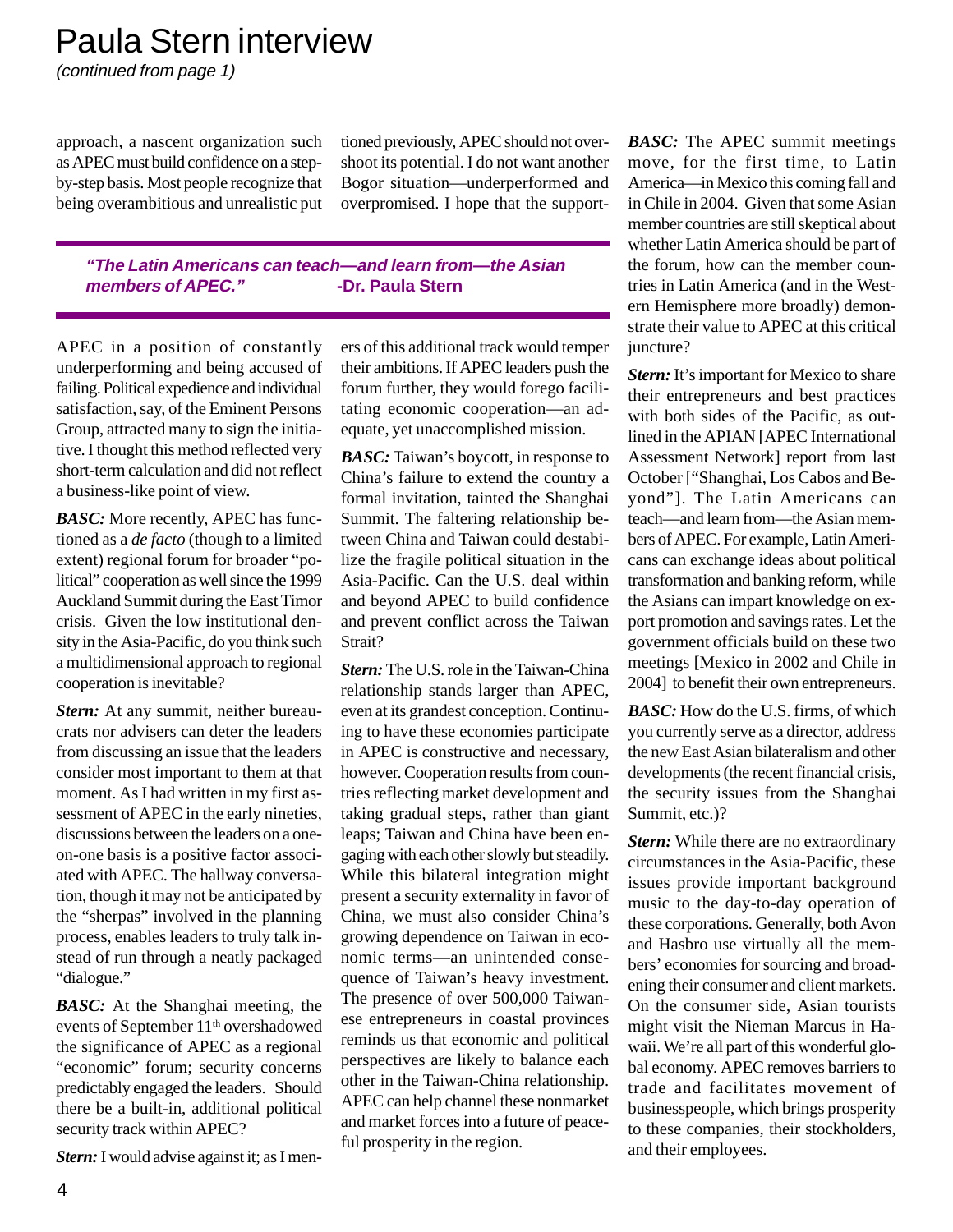#### **APEC Update**

## September  $11<sup>th</sup>$  and the Shanghai Summit

Min Gyo Koo *BASC Project Director*

After several years of cautious negotiation, Japan and Singapore finally concluded the Japan-Singapore Economic Agreement for a New Age Partnership at the APEC meetings in Shanghai in October 2001. Despite much anticipation in the previous months, many observers were struck that Japan, a long-time supporter of broad-based trade liberalization, concluded its first post-World War II bilateral free trade agreement (FTA).

Countries in the Asia-Pacific region increasingly realize that multilateral trade forums—be it the WTO or APEC—can no longer hammer out the terms of global trade liberalization as effectively as before. Given the region's heavy reliance on trade, the urgency of searching for new trade strategy was further fueled by the recent global recession stemming from the world's two biggest economies—the United States and Japan. Against the background of growing demand to diversify trade, bilateral deals between like-minded countries both within and beyond the region seem to rank at the top of the solution list—in particular, to many East Asian countries.

In the wake of the region's growing economic woes, APEC's constant mediocre performance to materialize its promises for free trade and investment had already been eroding the authority of APEC before its leaders convened in Shanghai. The significance of APEC as a regional economic forum was further overshadowed by the September 11th terrorist attacks. Naturally, security issues attracted primary attention during the Shanghai meetings. For APEC as a pri-

# Russia's Road...

(continued from page 3)

ternational cooperation, for which Putin should be credited. He complied when WTO experts advised reform of the ag-

mary regional forum for broader political cooperation, however, maybe it was not necessarily a bad coincidence. In the Shanghai Accord, leaders condemned terrorism in any form and insisted that the United Nations take on a pivotal role to fight terrorism. The leaders also agreed to implement anti-terrorism measures such as preventing the financing of terrorism, increasing aviation security, and safeguarding emergency oil supplies. Yet the counter-terrorism agenda adopted in Shanghai was not a purely *ad hoc* creation, as APEC has increasingly become a forum to discuss regional security issues since the 1999 Auckland Summit during the crisis of East Timor.

As to the economic agenda, there was a bit of progress in the language of the Shanghai Accord, though not in its substance. In order to overcome recent economic difficulties, the APEC leaders reaffirmed their commitment to the Bogor Goals. Leaders agreed to further develop Ecotech Action Plans (EAPs), drawing from the experience and lessons learned in the pilot phase. It is also worth noting that leaders endorsed the so-called "pathfinder initiatives" based on a group of members piloting the implementation of the initiatives, which will provide a framework to encourage broader participation through enhanced capacity building programs. As Professor Richard Feinberg of the University of California at San Diego points out, this is potentially a major procedural breakthrough for the forum, where progress has been blocked too often by the ability of the

ricultural sector towards Western standards, a WTO requirement.

Regarding economic reform, Russia is willing to cast away a prior isolationist tendency and embrace global economic participation. Russia still must address other concerns: a poorly funcequivalent of five percent of the vote that is, one economy (often Malaysia) out of 21 APEC members—to exercise veto power. Now the task is to give content to the pathfinder approach.

In the meantime, the Summit was tainted by Taiwan's boycott in response to China's failure to formally invite her. Taiwan, though one of the most significant traders in the region, has been both politically and diplomatically frustrated. Although the boycott has not hurt relationships among the key players—including the U.S., Japan and China—the faltering relationship between China and Taiwan could destabilize the already fragile political situation in the East Asian subregion of the Asia-Pacific.

What needs to be done to ensure that APEC's mission, as reaffirmed in the Shanghai Accord, is accomplished? As the APEC meetings move to Latin America for the first time (Chile will host in 2004), Mexico is challenged with maintaining the Shanghai consensus against terrorism while strengthening APEC's institutional capacities against recessionary pressures. To the embarrassment of the Latin American members, some Asian countries insist on an exclusively Asian-centered regional institution and are skeptical about Latin America's (and, more broadly, the Western Hemisphere's) presence in the forum. The next few years represent an opportunity and a challenge: Latin America must demonstrate its value to APEC by helping to precisely define the next steps for the counter-terrorism campaign and a recovery from recession.

tioning legislation system, lack of transparency in markets, and nearly nonexistent communication between local and state government. If adequately addressed, these issues will bolster Russia's argument for joining the WTO.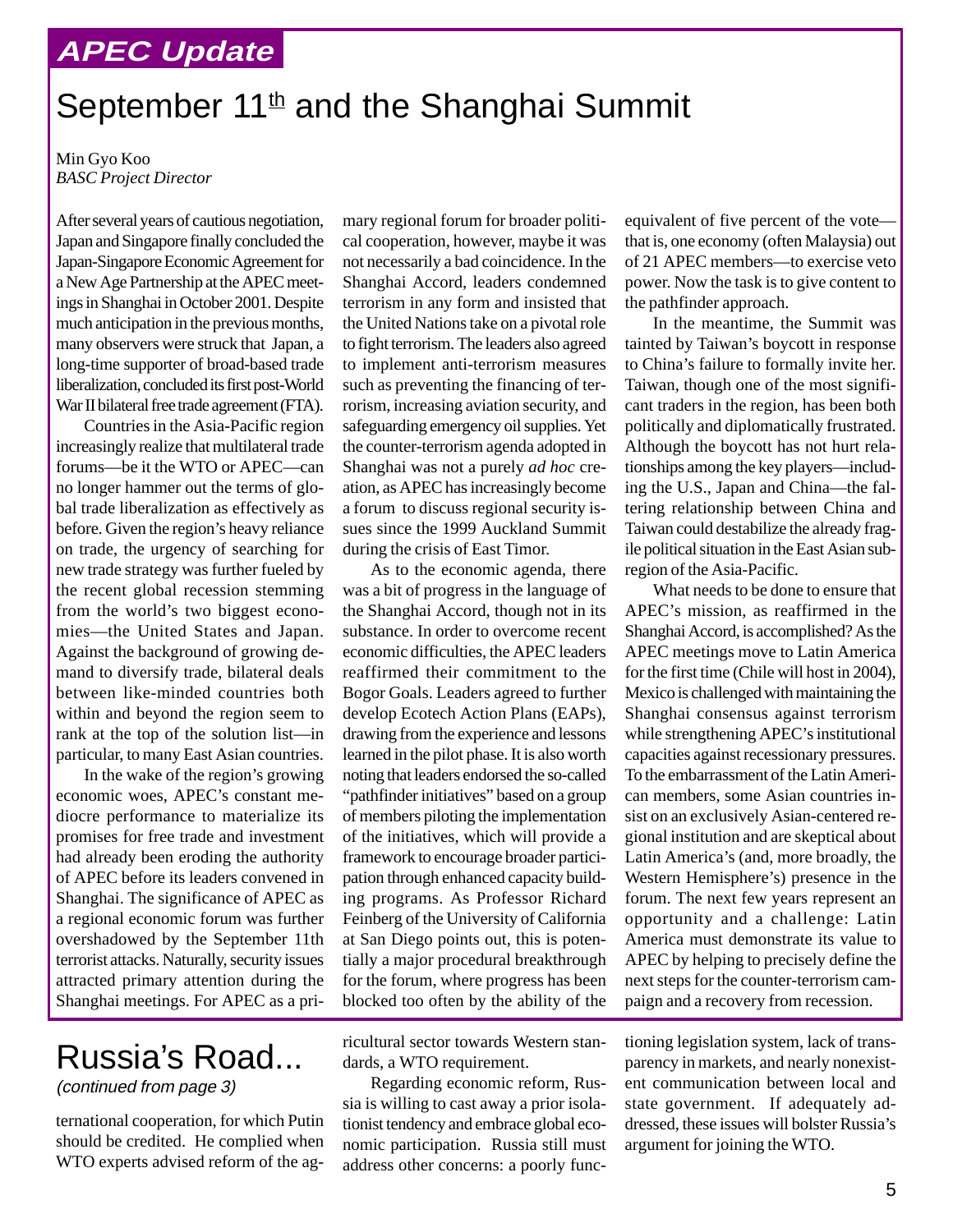## Bilateral Free Trade Agreements in the Asia-Pacific: Towards a 'Lattice Regionalism'?

#### Christopher M. Dent *University of Hull*

Important new developments in the Asia-Pacific bilateral free trade agreement (FTA) trend have transpired since the late 1990s. Back then, around 15 new FTA projects in the region had been initiated, with Japan, the U.S., Singapore, South Korea, Mexico, Chile, Australia and New Zealand as the perpetrating countries. Now, the number of new projects has doubled to 30 with many additional protagonists entering the fray, namely China, Taiwan, Hong Kong, Thailand, the Philippines and Canada. Singapore concluded FTA deals with New Zealand in November 2000 and with Japan in January 2002, while China and the ASEAN group agreed in November last year to implement an FTA between them. The development of many other projects has also made substantial progress since 2000.

From this perspective, the bilateral FTA projects phenomenon has further defined the landscape of the new Asia-Pacific international political economy. Bilateral FTAs are now seen as the most viable way to advance freer trade in the region. They have too become an important new mechanism for cultivating closer economic and political ties between Asia-Pacific states. For example, Japan and South Korea's bilateral FTA project plays an integral part of their longer-term reconciliation process. Singapore's efforts to secure an FTA with the U.S. are not just driven by market access interests but by the objective of tying American interests more tightly to the city-state's regional locale. China's FTA deal with the ASEAN group is intended to further demonstrate to the outside world the country's willingness to engage in substantive international partnerships, and thus an attempt to dispel the anxieties of those fixated with the perceived economic and political threats China poses. Both Australia's and New Zealand's FTA policies are the latest trade diplomacy tactics employed within their respective longer term strategies of forging closer economic community links within the region. Chile and Mexico's new FTA projects across the Asia-Pacific represent just an extension of their already well-established FTA diplomacy.

For the U.S.—which came quite late to this new FTA trend—bilateral FTA projects have provided an early opportunity for the Bush Administration to prove its free trade credentials. Although the previous government had initiated some kind of bilateral FTA policy in the Asia-Pacific, it achieved little in progressing beyond the United States' relatively limited FTA portfolio, comprised of NAFTA and bilateral FTAs with Israel and Jordan. The atrocities of September 11th, however, provided fresh impetus. The United States' bilateral

projects form part of Washington's broader strategy of international coalition-building against the specter of terrorism trade agreements cemented ties with like-minded states.

The relationship between the bilateral FTA trend and APEC is an interesting and critical one. On one hand, many hope that these bilateral trade deals will help realize APEC's 'Bogor objectives' of establishing a free trade and investment zone across the Asia-Pacific by 2020. Fred Bergsten and other notable APEC advocates recognize the bilateral trend as the most practical trajectory, and claim that this approach is APEC's latest trade liberalization strategy—a contentious point to which I shall return. Furthermore, the bilateral FTA phenomenon focused APEC on its true strengths and achievements to date, namely in trade and investment facilitation as well as economic and technical cooperation, or 'ecotech'. The organization's member states have been devoting an increasing amount of time and resources to ecotech, exploiting APEC's revealed comparative advantage. In combination with post-9/11 events and developments, the bilateral FTAs have made many APEC members re-evaluate the organization's fundamental purpose, raising concerns about adding security cooperation to its original economic remit.

On the other hand, the new bilateralism seriously challenged the guiding principles and *modus operandi* of APEC. For example, this trend denotes a switch in reciprocity choice in trade liberalization, from the *diffuse* reciprocity principle, on which APEC 'open regionalism' is based, to the *specific* reciprocity basis on which bilateral FTAs are negotiated and have developed. In other words, APEC member states have clearly shown their predilection for simultaneous and direct *quid pro quos* in trade deals (the bilateral way) rather than voluntarily contributing to a common pool of trade liberalization benefits that all contributors also draw from (the APEC way). In this sense, the 'concerted bilateral liberalization' approach displaced the 'concerted unilateral liberalization' of APEC's Individual Action Plans and Early Voluntary Sectoral Liberalization schemes. More importantly, while these proposed bilateral FTAs may be consistent with WTO rules (as embodied in Article 24), their preferential character runs counter to the fundamental multilateral principles of the WTO. Hence, this discriminatory bilateralism could be viewed as an inversion of APEC's 'open regionalism' and advocacy of multilateralist approaches on trade liberalization. Bilateral FTA projects may well have made technical breakthroughs on services trade liberalization, e-commerce, and investment, as well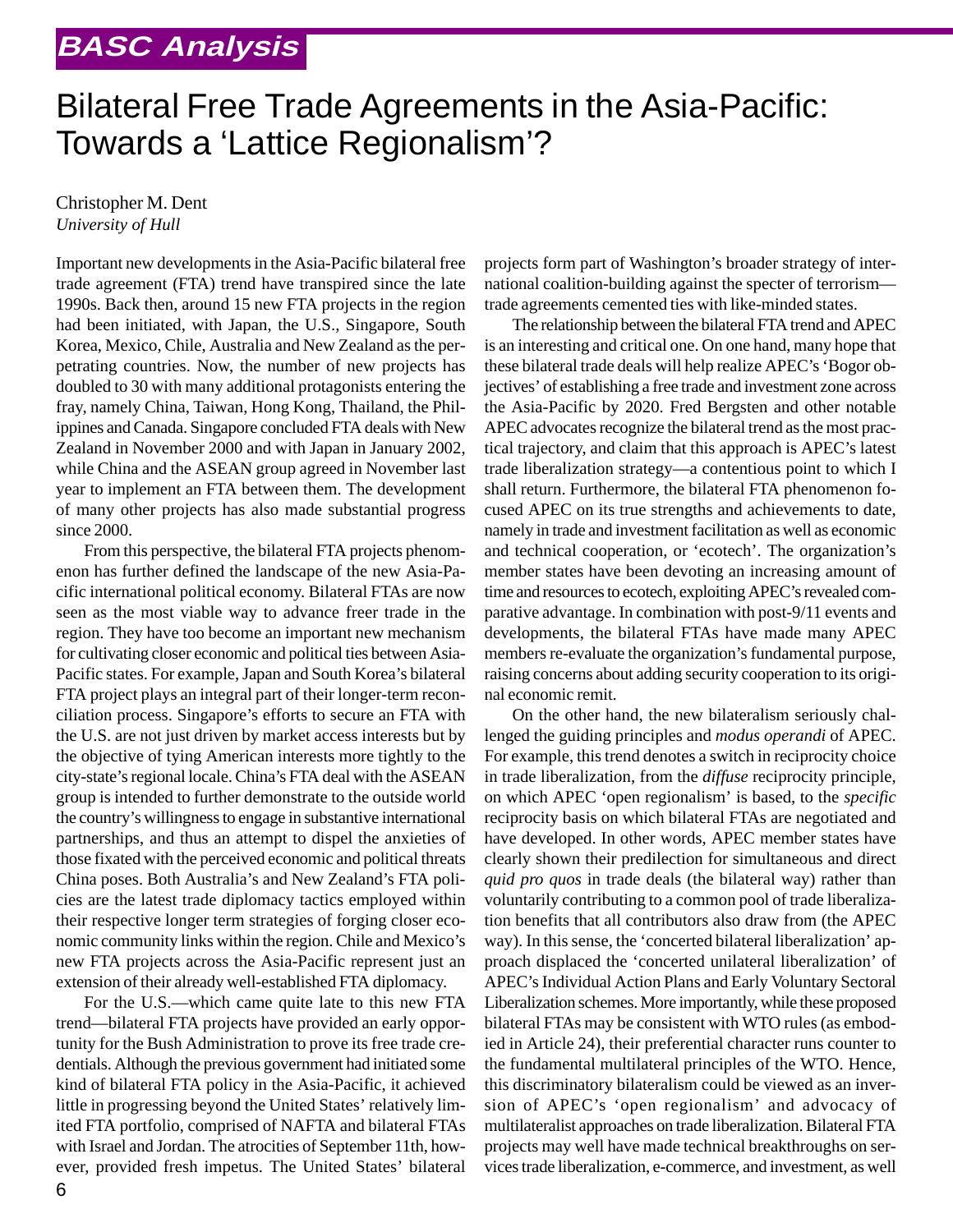as other new complex trade issues from which WTO processes could learn—an argument particularly made by the Singapore government—but their reconciliation with APEC's core principles remains nevertheless problematic. The bilateral FTA phenomenon essentially has arisen from within the vacuum created by APEC on regional trade liberalization.

We should not assume, however, that these new bilateral FTA projects avoid similar difficulties on advancing trade liberalization in the region as experienced by APEC in the 1990s. The key problem area for bilateral FTA negotiators is entrenched protectionist interests, especially in agriculture. Even during the negotiations of the Japan-Singapore Economic Partnership Agreement (JSEPA), the Japanese agricultural lobby became notably anxious: the threat of competition from Singapore's agriculture sector (surely, only the Vatican's is less significant) dwarfed in comparison to the precedent JSEPA would set for inking Tokyo's future FTAs. Elsewhere, highly competitive American farmers continue to lobby Washington against allowing free market access to more competitive Australian and New Zealander rivals. Meanwhile, FTA talks between South Korea and Chile—the Asia-Pacific's longest standing 'new' FTA project—have been constantly knocked back over the issue of agriculture trade liberalization. In other sectors, the U.S. has taken Singapore, the paragon of free trade virtue, to task over services trade protectionism. Textiles, footwear, petrochemicals, steel and other sensitive trade sectors represent additional boulders in the path of concluding bilateral FTA deals in the Asia-Pacific. Another problem is that FTA projects require a proportionately high level of diplomatic resources, especially in comparison to multilateral trade negotiations, which realize diplomatic economies of scale. This challenge only partly explains the slow progress of new FTA policies in many Asia-Pacific states; many governments (Japan and Singapore, for example) have been willing to prioritize diplomatic resources to developing FTA policies, by increasing recruitment in their foreign affairs and trade ministries.

But these bilateral agreements are not just about trade liberalization. In keeping with an emerging global trend, they are invariably 'broadband' in nature. These arrangements incorporate a range of trade and investment facilitation measures and economic co-operation initiatives, as indicated by their formal names: Japan–Singapore Economic Partnership Agreement, New Zealand–Singapore Closer Economic Partnership, Japan–Korea Economic Agenda 21. The JSEPA establishes mutual recognition agreements on rules and standards, the use of a commercial dispute resolution mechanism, as well as measures on government procurement, competition policy, e-commerce, multi-media, science and technology, investment promotion, tourism, and educational exchange. Such measures aim to cultivate a wider micro-networking between policymakers, business communities, and other societal groups through broadening the points of contact among the participating countries. Another reason for this FTA-plus approach is that most bilateral FTA perpetrators retain only single-digit average tariff rates on imported industrial products; the actual benefits of duty free trade are relatively marginal. Thus, additional measures make them more worthwhile to bilateral partners in pure economic terms. As mentioned earlier, these agreements offer a strong strategic purpose by fortifying alliance ties with other Asia-Pacific states, which overshadows trade creation and other economic gains generated by these projects.

Finally, the potential evolution of this intensified trade bilateralism in the Asia-Pacific at the regional integrative level deserves serious consideration. The bilateral FTA trend exposes the new 'thinking regionally, acting bilaterally' approach to cooperation in post-crisis East Asia. Parallels abound with developments in the 'ASEAN Plus Three' (APT) process in which regional financial cooperation is based on a series of bilateral currency swap agreements between East Asian states. The APT and bilateral FTA trend have shown signs of gradual convergence as the idea of creating an East Asian Free Trade Zone has become more intensely discussed. Over the last few months, this proposal has stirred interest in key sections of Japan's Ministry of Economy, Trade and Industry (METI), even though it also may be an attempt to circumscribe China's FTA with the ASEAN group.

In other developments, talks recur of plurilateral FTA projects involving Singapore, New Zealand, Australia and Chile. Of these four, only Chile and Australia have not initiated a bilateral FTA project link. Establishing a 'Pacific-3' or 'Pacific-4' FTA between these states would be based on a rationalization of the various procedures and measures (on customs, rules of origin, etc.) into one unified system. The idea of a Greater China FTA between Hong Kong, Macao, China and possibly Taiwan has too been recently mooted. Such trade bilateralism, as with the finance bilateralism found within the APT process, may create a 'lattice' framework: wider regionalist developments can build on the combined interests of strategic diplomacy and economic competitiveness. Yet this framework remains mostly conjecture. Despite further intensification of the bilateral projects, only three new agreements have actually been signed between Asia-Pacific states since the late 1990s. Removing diplomatically hyperactive Singapore out of the equation leaves one: the China-ASEAN trade deal, which will not be implemented until 2010. The remainder has taken much longer to develop than expected. A higher number of bilateral FTA deals must first be concluded, implemented and evaluated before Asia-Pacific states are likely to commit themselves to progressing to sub-regional or wider regional trade deals based on lattice bilateral foundations. Nevertheless, the bilateral FTA phenomenon may one day be viewed as the critical evolutionary stage in the forging of regional integration in East Asia and the Asia-Pacific.